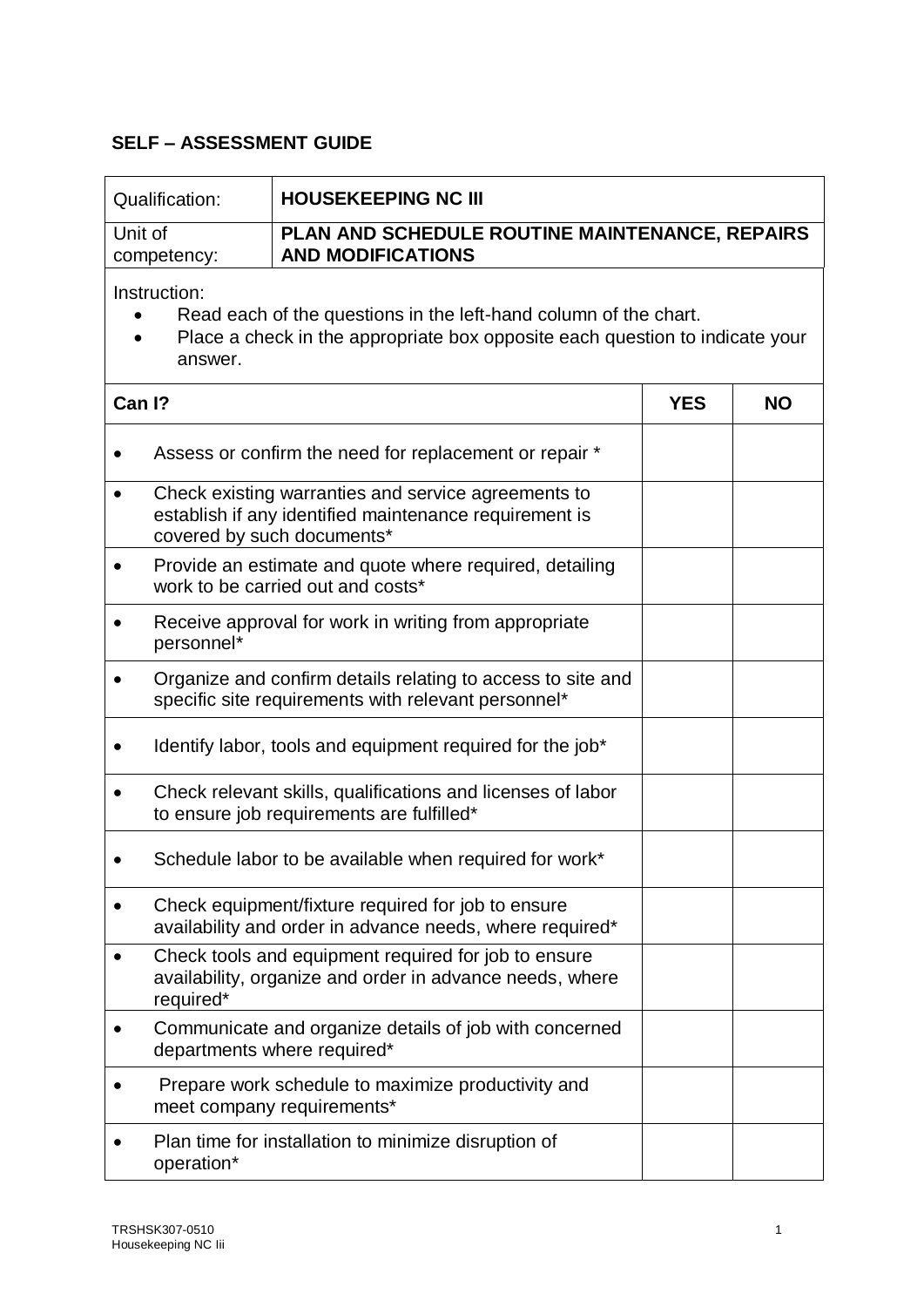|                                                                                                                                                                                                                                | Identify, assess and incorporate weather condition and<br>other contingency in work schedule* |       |  |  |
|--------------------------------------------------------------------------------------------------------------------------------------------------------------------------------------------------------------------------------|-----------------------------------------------------------------------------------------------|-------|--|--|
|                                                                                                                                                                                                                                | Schedule emergency and urgent work requirements for<br>priority attention*                    |       |  |  |
|                                                                                                                                                                                                                                | State clearly detail of schedule and job and resource<br>requirement in work order*           |       |  |  |
|                                                                                                                                                                                                                                | Complete promptly work order and provide report to<br>relevant personnel                      |       |  |  |
| I agree to undertake assessment in the knowledge that information gathered<br>will only be used for professional development purposes and can only be<br>accessed by concerned assessment personnel and my manager/supervisor. |                                                                                               |       |  |  |
| <b>Candidate's Signature:</b>                                                                                                                                                                                                  |                                                                                               | Date: |  |  |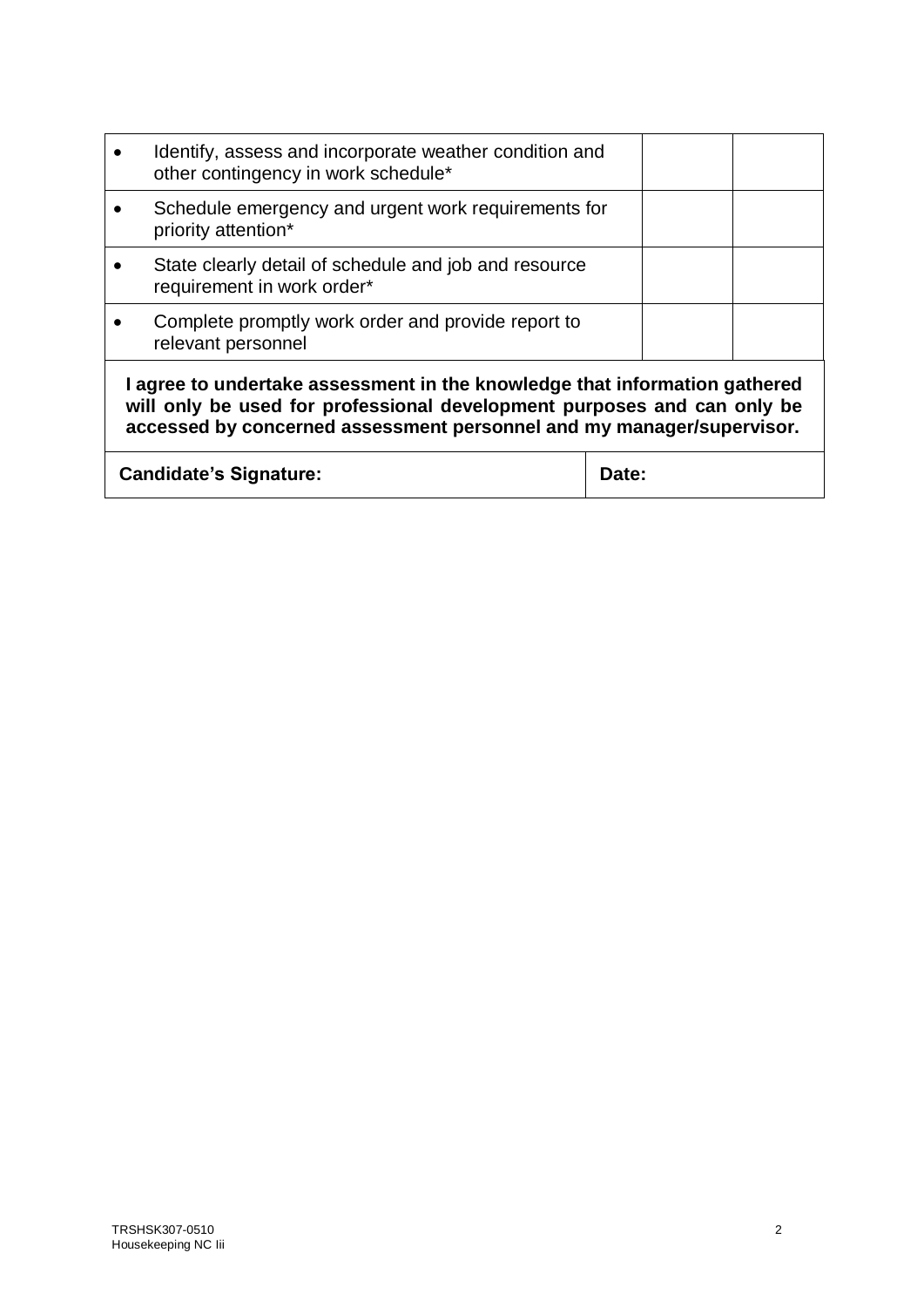## **SELF-ASSESSMENT GUIDE**

| Qualification:                                                                                                                                                              | <b>HOUSEKEEPING NC III</b>                                                                                                         |                                                                                                                                                                           |            |           |
|-----------------------------------------------------------------------------------------------------------------------------------------------------------------------------|------------------------------------------------------------------------------------------------------------------------------------|---------------------------------------------------------------------------------------------------------------------------------------------------------------------------|------------|-----------|
| <b>CONTRIBUTE TO THE IMPLEMENTATION OF</b><br>Unit of competency:<br><b>EMERGENCY PROCEDURES</b>                                                                            |                                                                                                                                    |                                                                                                                                                                           |            |           |
| Instruction:<br>Read each of the questions in the left-hand column of the chart.<br>Place a check in the appropriate box opposite each question to indicate your<br>answer. |                                                                                                                                    |                                                                                                                                                                           |            |           |
| Can I?                                                                                                                                                                      |                                                                                                                                    |                                                                                                                                                                           | <b>YES</b> | <b>NO</b> |
| Apply knowledge of OHS hazards and standards to<br>identify causes of potential emergencies*                                                                                |                                                                                                                                    |                                                                                                                                                                           |            |           |
| emergencies*                                                                                                                                                                |                                                                                                                                    | Seek input of stakeholders in identifying potential                                                                                                                       |            |           |
|                                                                                                                                                                             | Identify and liaise with appropriate specialist advisers and<br>emergency agencies to identify causes of potential<br>emergencies* |                                                                                                                                                                           |            |           |
|                                                                                                                                                                             | Develop a risk register to identify potential emergencies<br>and their causes*                                                     |                                                                                                                                                                           |            |           |
|                                                                                                                                                                             | Categorize major types of emergency*                                                                                               |                                                                                                                                                                           |            |           |
|                                                                                                                                                                             | Identify action required to contain or limit potential<br>emergencies*                                                             |                                                                                                                                                                           |            |           |
|                                                                                                                                                                             | Identify action required to limit effect on guests,<br>personnel, property and the environment*                                    |                                                                                                                                                                           |            |           |
|                                                                                                                                                                             | Identify requirement for liaison with emergency agencies<br>and/or personnel*                                                      |                                                                                                                                                                           |            |           |
|                                                                                                                                                                             | Prioritize action to be taken during emergencies*                                                                                  |                                                                                                                                                                           |            |           |
|                                                                                                                                                                             | Identify resources available and required for immediate<br>response*                                                               |                                                                                                                                                                           |            |           |
|                                                                                                                                                                             | Check emergency equipment to ensure serviceability,<br>accessibility, cleanliness and correct location*                            |                                                                                                                                                                           |            |           |
| agencies*                                                                                                                                                                   |                                                                                                                                    | Document action required for a number of major types of<br>emergency, taking account of standards, current industry<br>practice, specialist advice and input by emergency |            |           |
| Identify training need and appropriate providers*                                                                                                                           |                                                                                                                                    |                                                                                                                                                                           |            |           |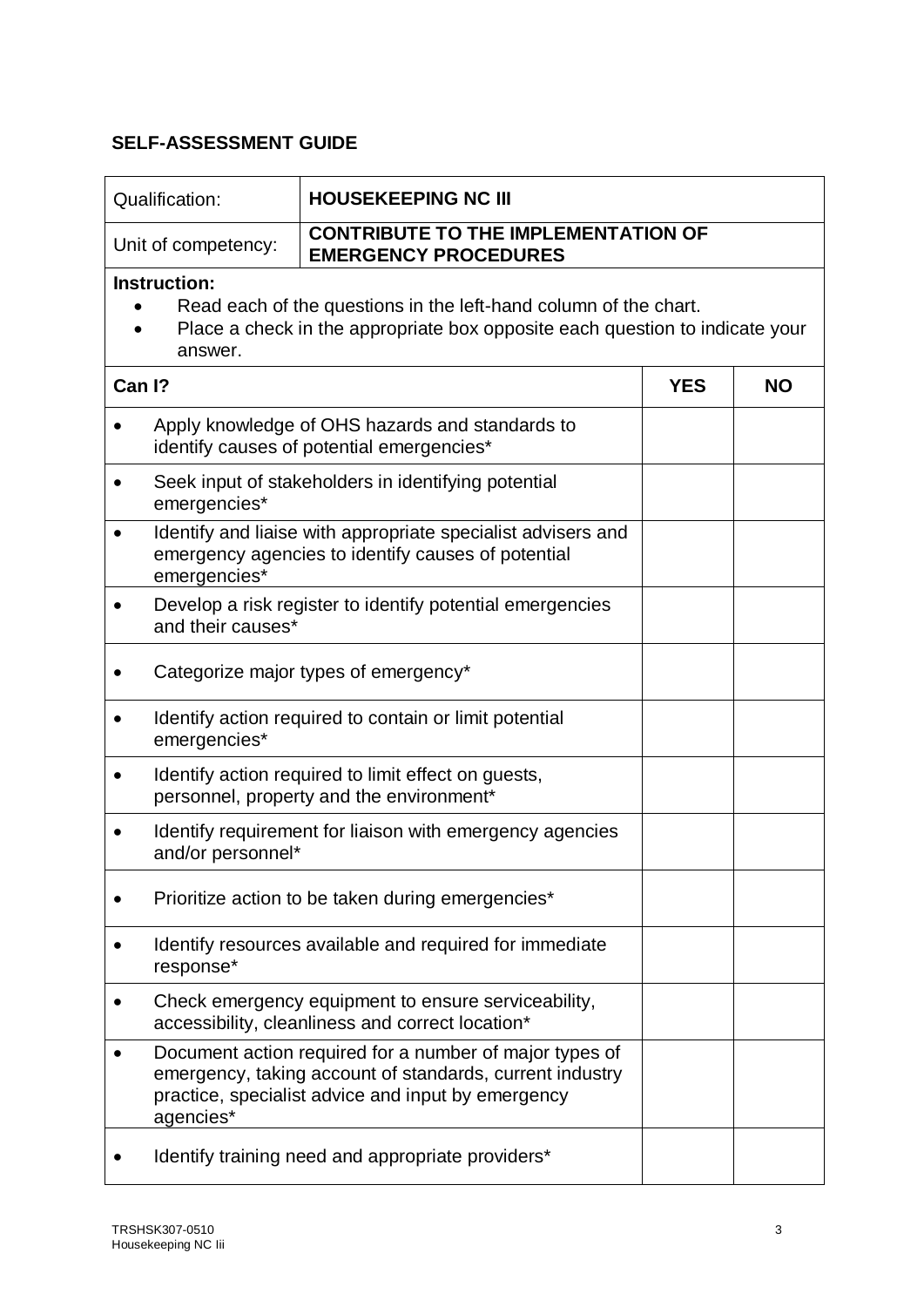|                                                                                                                                                                                                                                | Document and display action for initial response*                                                                                                            |  |  |  |
|--------------------------------------------------------------------------------------------------------------------------------------------------------------------------------------------------------------------------------|--------------------------------------------------------------------------------------------------------------------------------------------------------------|--|--|--|
|                                                                                                                                                                                                                                | Know and implement own role and role of staff in<br>emergency response*                                                                                      |  |  |  |
|                                                                                                                                                                                                                                | Identify and support other personnel in second response<br>phase*                                                                                            |  |  |  |
|                                                                                                                                                                                                                                | Make contribution to debriefing processes*                                                                                                                   |  |  |  |
|                                                                                                                                                                                                                                | Monitor response to emergencies for efficiency and<br>timeliness in consultation with stakeholders and, as<br>appropriate, specialist advisers and agencies* |  |  |  |
|                                                                                                                                                                                                                                | Document result of monitoring and promptly and<br>appropriately reports to managers and key personnel*                                                       |  |  |  |
|                                                                                                                                                                                                                                | Identify and recommend areas for improvement in<br>response*                                                                                                 |  |  |  |
| I agree to undertake assessment in the knowledge that information gathered<br>will only be used for professional development purposes and can only be<br>accessed by concerned assessment personnel and my manager/supervisor. |                                                                                                                                                              |  |  |  |
| <b>Candidate's Signature:</b><br>Date:                                                                                                                                                                                         |                                                                                                                                                              |  |  |  |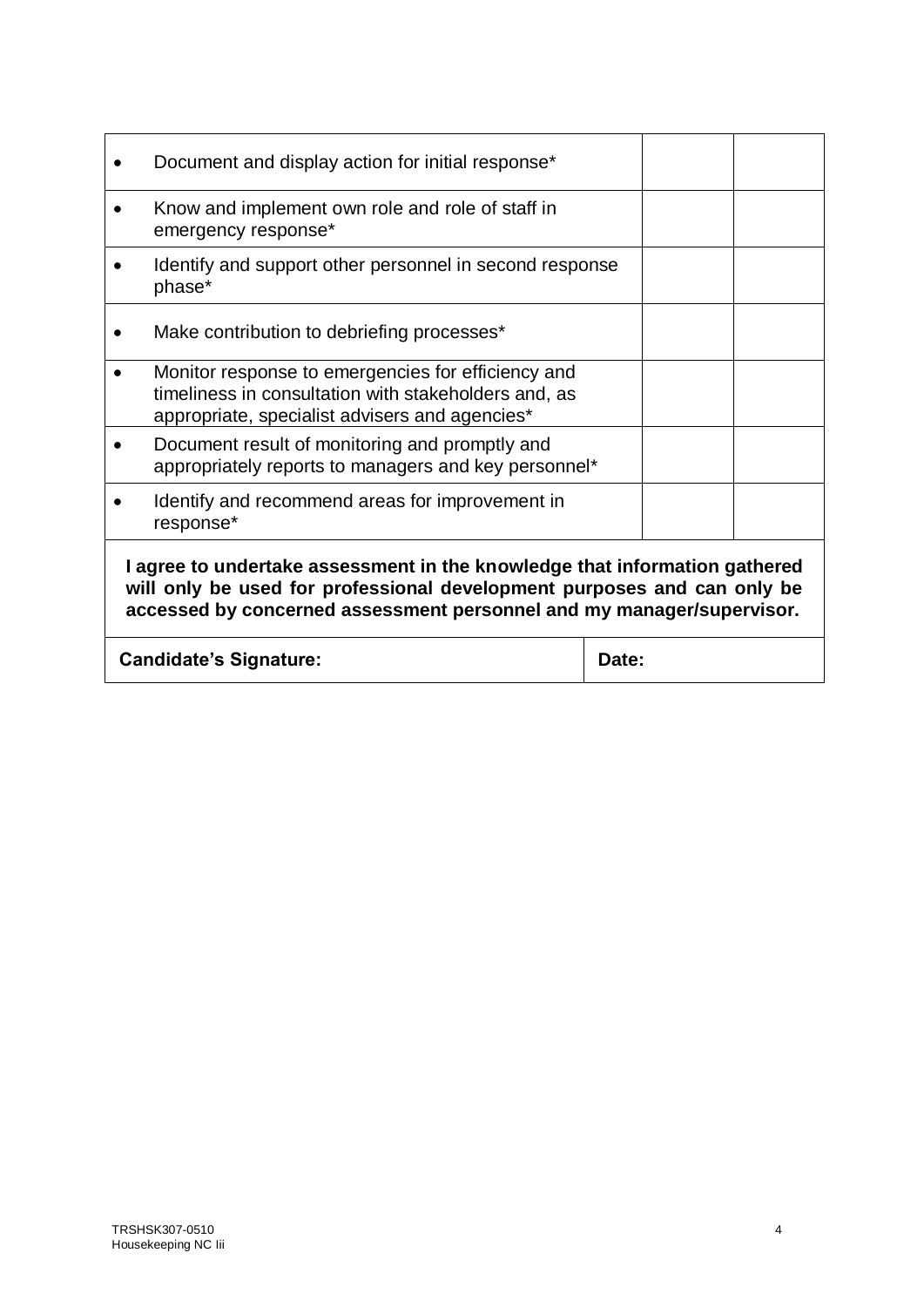## **SELF - ASSESSMENT GUIDE**

| <b>HOUSEKEEPING NC III</b><br>Qualification:                                                                                                                    |                                                                                                                                                                   |            |           |  |  |  |
|-----------------------------------------------------------------------------------------------------------------------------------------------------------------|-------------------------------------------------------------------------------------------------------------------------------------------------------------------|------------|-----------|--|--|--|
| Unit of competency:                                                                                                                                             | <b>OBSERVE AND MONITOR PEOPLE</b>                                                                                                                                 |            |           |  |  |  |
| <b>Instruction:</b>                                                                                                                                             |                                                                                                                                                                   |            |           |  |  |  |
| • Read each of the questions in the left-hand column of the chart.<br>• Place a check in the appropriate box opposite each question to indicate your<br>answer. |                                                                                                                                                                   |            |           |  |  |  |
| Can I?                                                                                                                                                          |                                                                                                                                                                   | <b>YES</b> | <b>NO</b> |  |  |  |
|                                                                                                                                                                 | Confirm assignment instruction with superior*                                                                                                                     |            |           |  |  |  |
| assignment*                                                                                                                                                     | Select and test appropriate equipment to undertake                                                                                                                |            |           |  |  |  |
|                                                                                                                                                                 | Establish location to maximize observation of site target*                                                                                                        |            |           |  |  |  |
| the premises*                                                                                                                                                   | Check identification card, and ensure display on entering                                                                                                         |            |           |  |  |  |
|                                                                                                                                                                 | Conduct spot check regularly*                                                                                                                                     |            |           |  |  |  |
|                                                                                                                                                                 | Monitor authorized access areas by cameras*                                                                                                                       |            |           |  |  |  |
|                                                                                                                                                                 | Monitor authorized access areas thru personnel*                                                                                                                   |            |           |  |  |  |
|                                                                                                                                                                 | Monitor and check unattended items*                                                                                                                               |            |           |  |  |  |
| are under suspicion*                                                                                                                                            | Cordon off area and notify police where unattended items                                                                                                          |            |           |  |  |  |
| suspicious and/or unusual manner *                                                                                                                              | Identify and monitor individuals or groups behaving in a                                                                                                          |            |           |  |  |  |
|                                                                                                                                                                 | Record suspicious incident using video surveillance tapes<br>and/or photographic evidence of persons, or other means<br>as determined in assignment instructions* |            |           |  |  |  |
| constitutes an offense*                                                                                                                                         | Identify commitment of an offense or behavior which                                                                                                               |            |           |  |  |  |
| Obtain proof of commitment of the offense*                                                                                                                      |                                                                                                                                                                   |            |           |  |  |  |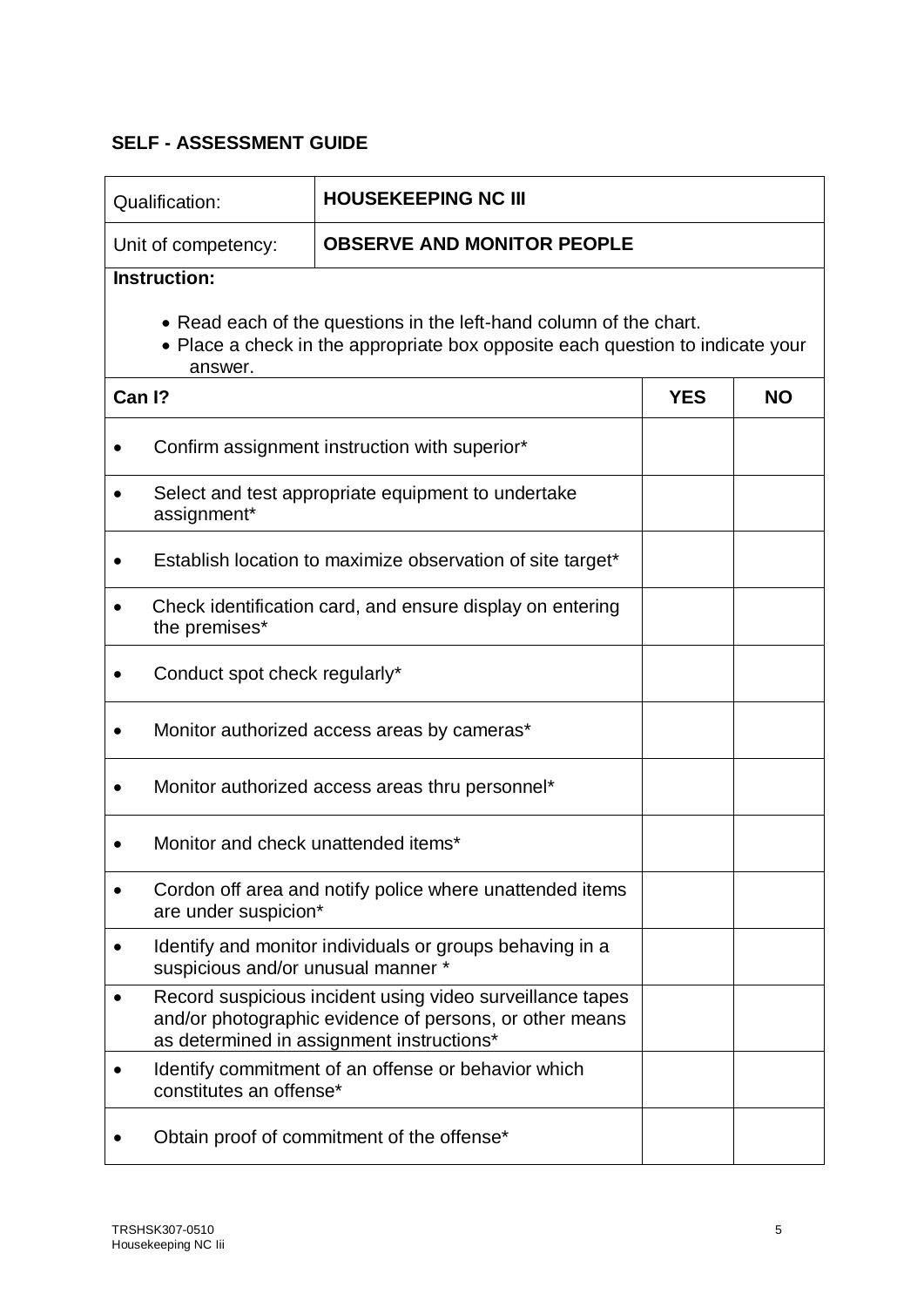|                                                                                                                                                                                                                                | Identify level of appropriate response in accordance with<br>applicable laws pertaining to the surveillance operation* |  |  |  |
|--------------------------------------------------------------------------------------------------------------------------------------------------------------------------------------------------------------------------------|------------------------------------------------------------------------------------------------------------------------|--|--|--|
|                                                                                                                                                                                                                                | Enlist help of colleagues in the operation as required*                                                                |  |  |  |
|                                                                                                                                                                                                                                | Notify relevant authorities if required*                                                                               |  |  |  |
| I agree to undertake assessment in the knowledge that information gathered<br>will only be used for professional development purposes and can only be<br>accessed by concerned assessment personnel and my manager/supervisor. |                                                                                                                        |  |  |  |
| <b>Candidate's Signature:</b><br><b>Date:</b>                                                                                                                                                                                  |                                                                                                                        |  |  |  |